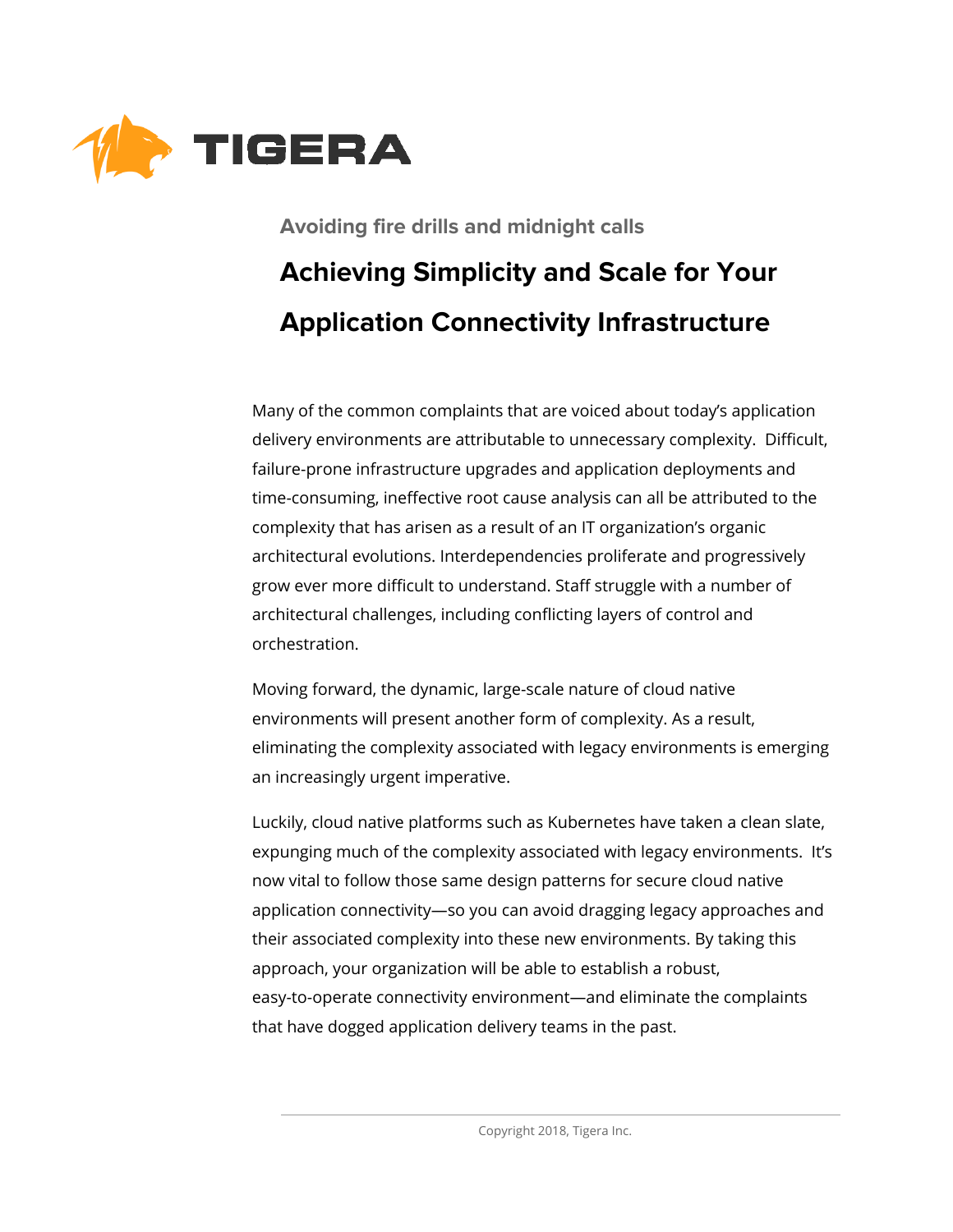

### **Table of Contents**

| Introduction                                                    | 3  |
|-----------------------------------------------------------------|----|
| A Cloud Native Approach to Application Connectivity             | 4  |
| <b>How to Simplify Kubernetes Networking</b>                    | 5  |
| Leverage Existing Capabilities in the OS and Platform           | 5  |
| Decompose to Simple Functions                                   | 6  |
| Loosely Couple All Tasks                                        | 7  |
| Functional Decomposition to Simplify Horizontal Environments    | 8  |
| The Longer A Datum is to Exist, the Higher-level It Should Be   | 9  |
| Distributed Key/Value Store                                     | 9  |
| Do Things One Way and in One Place                              | 9  |
| Common Policy Model for all Aspects of Application Connectivity | 10 |
| <b>Conclusion</b>                                               | 11 |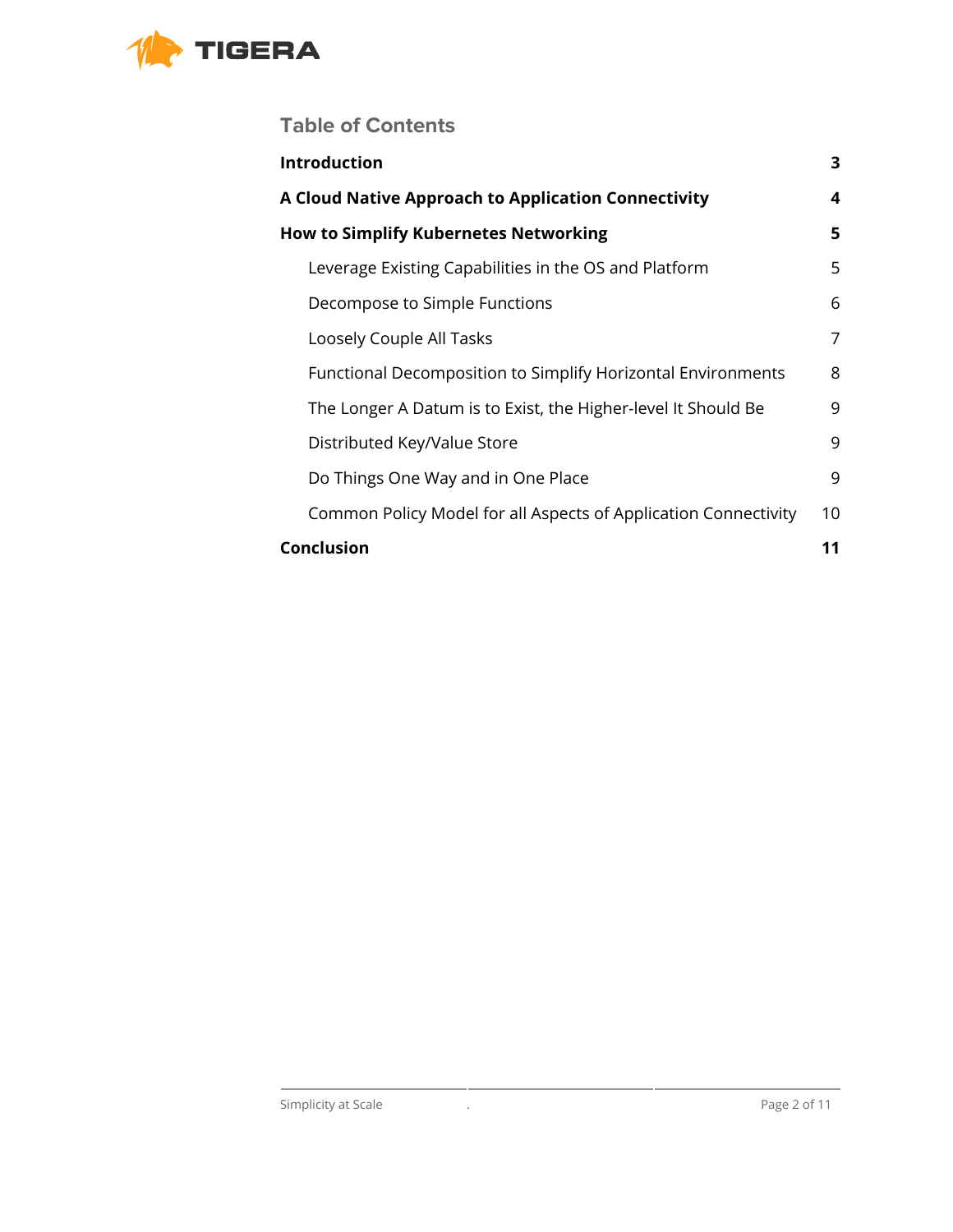<span id="page-2-0"></span>

#### **Introduction**

Why have cloud native models been seeing such explosive growth? Quite simply, because they offer so many compelling advantages. One of the primary advantages of cloud native models is that they provide a way to break down complex, monolithic applications into a set of microservices that are simpler, more loosely coupled and easier to maintain. At the same time, cloud native platforms employ those same techniques for their own infrastructure functions. In short, cloud native platforms like Kubernetes are themselves cloud native applications.

To illustrate the advantages of the cloud native approach, consider a comparison between legacy virtual machine environments and Kubernetes. In a legacy virtual machine (VM) environment, a single monolithic controller is responsible not only for implementing, operating and removing VMs, but for health checking, resource allocation and more. That makes a controller very complex. It can also make that controller a resource contention point, and possibly even a single point of failure.

In comparison, these functions are widely distributed in Kubernetes. A scheduler determines which host should run a workload. Another process is responsible for automatically scaling and healing workload instances. An agent on the host handles much of the local assignment of networking and storage resources, either by directly interfacing with the host OS or via a lightweight plugin mechanism. Those plugins then actually perform the resource attachment and maintenance.

Each of these components has a small number of easily understood tasks. They are loosely coupled with one another, through a distributed, resilient key/value store. There is no command and control messaging. Instead, these loosely coupled components publish updates to the key/value store and others act on that information in an asynchronous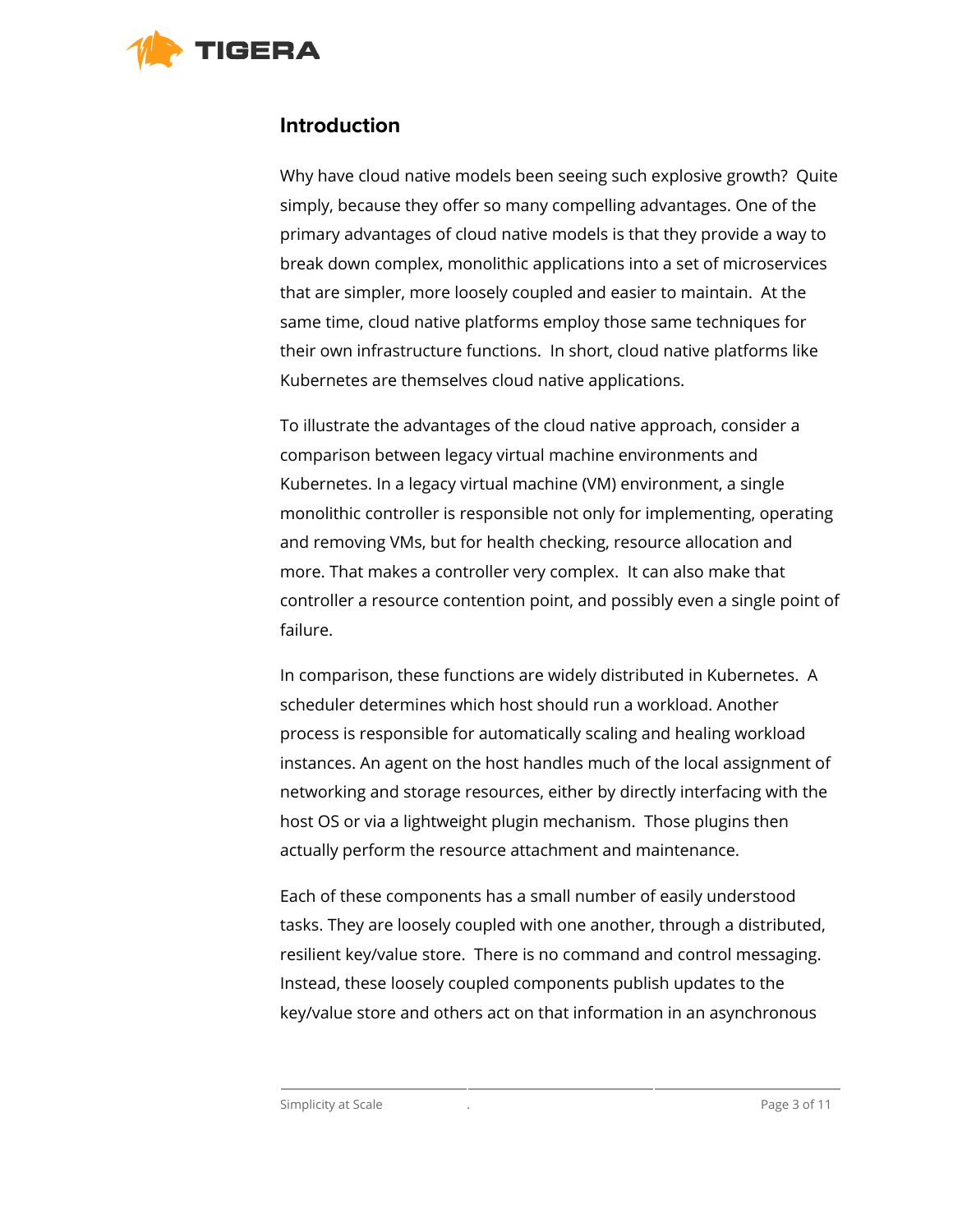

manner. It is also easier to understand how things work, as the functions are well bounded and straightforward.

On the surface, it might seem that moving from one component to many would be more complex. However, the complexity has been removed from the system by making each component much simpler.

In the legacy virtual machine world, the most problematic parts of the infrastructure are networking and storage. Almost all complaints about the networking environment stem from the complexity of the system that implements the network. To address that, you can take the same approach for application connectivity that has been used in the broader cloud native environment. The following sections examine how you can take this cloud native approach and apply it to the realm of secure application connectivity.

### <span id="page-3-0"></span>**A Cloud Native Approach to Application Connectivity**

As we discussed above, the very model of a cloud native application can lead to a simplification both in design and operation. So much so, in fact, that cloud native platforms use the same model for their internal design and for the applications they host. So, if the model works for an entire platform, why shouldn't it also work for the networking component?

If we look at many of the virtual networking environments in use today, they are very far removed from a cloud native model. They have centralized controllers that determine the necessary configuration for the entire network. Leaving aside other effects of this architecture (such as scaling characteristics), this makes for a very centralized, complex environment. This can have a significant impact on ongoing operations, including upgrades, troubleshooting, and diagnostics. This can also make it difficult to integrate with adjacent technologies and make enhancements. In many ways, these approaches are anathema to cloud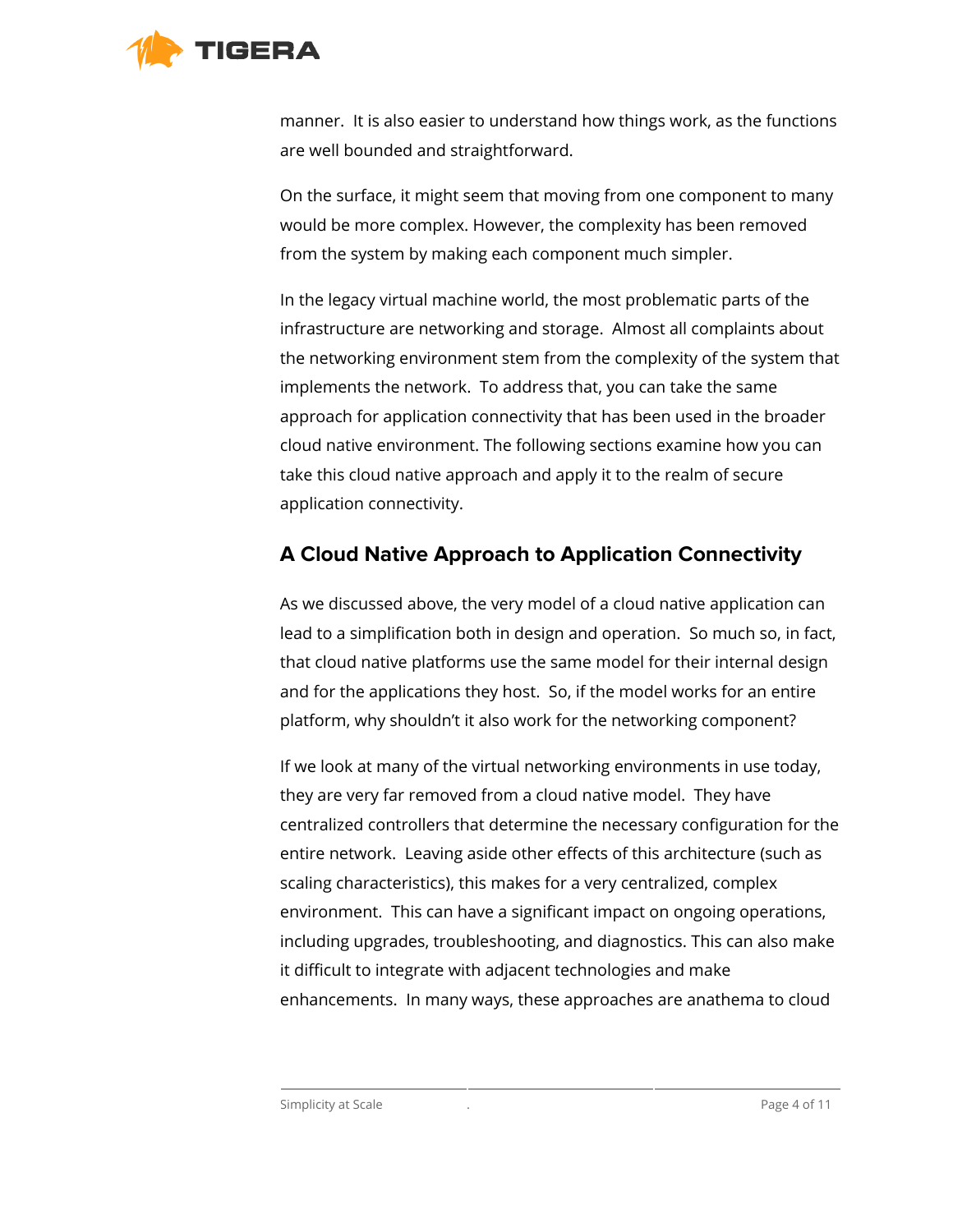

native environments. So, why would you move to the inherent simplicity of the cloud native model and then decide to run one of its most important components, the network, using a complex legacy model? The following section describes what a cloud native oriented networking model looks like, using Kubernetes as an example.

### <span id="page-4-0"></span>**How to Simplify Kubernetes Networking**

### <span id="page-4-1"></span>Leverage Existing Capabilities in the OS and Platform

One of the easiest ways to achieve simplicity is to actually leverage the components that already exist and are well understood. In a Kubernetes environment, there is a very effective and well-understood networking data plane: the Linux kernel. If you can design a networking model that can leverage the commonly used capabilities of the stock Linux kernel, you can reduce the number of components in your system. Further, you can be fairly certain that a Kubernetes operational team will already understand, and have tools to support, your networking platform.

### <span id="page-4-2"></span>Decompose to Simple Functions

By the nature of the legacy network, functions are necessarily complex. For example, simply connecting a workload to the network may require:

- 1. Creating a virtual interface.
- 2. Assigning the workload an IP address.
- 3. Configuring the underlying system to connect that virtual interface to the rest of the network.
- 4. Informing the rest of the network about the existence of the workload.
- 5. Determining the policies that apply to that workload.
- 6. Calculating the actual configuration to enforce those policies.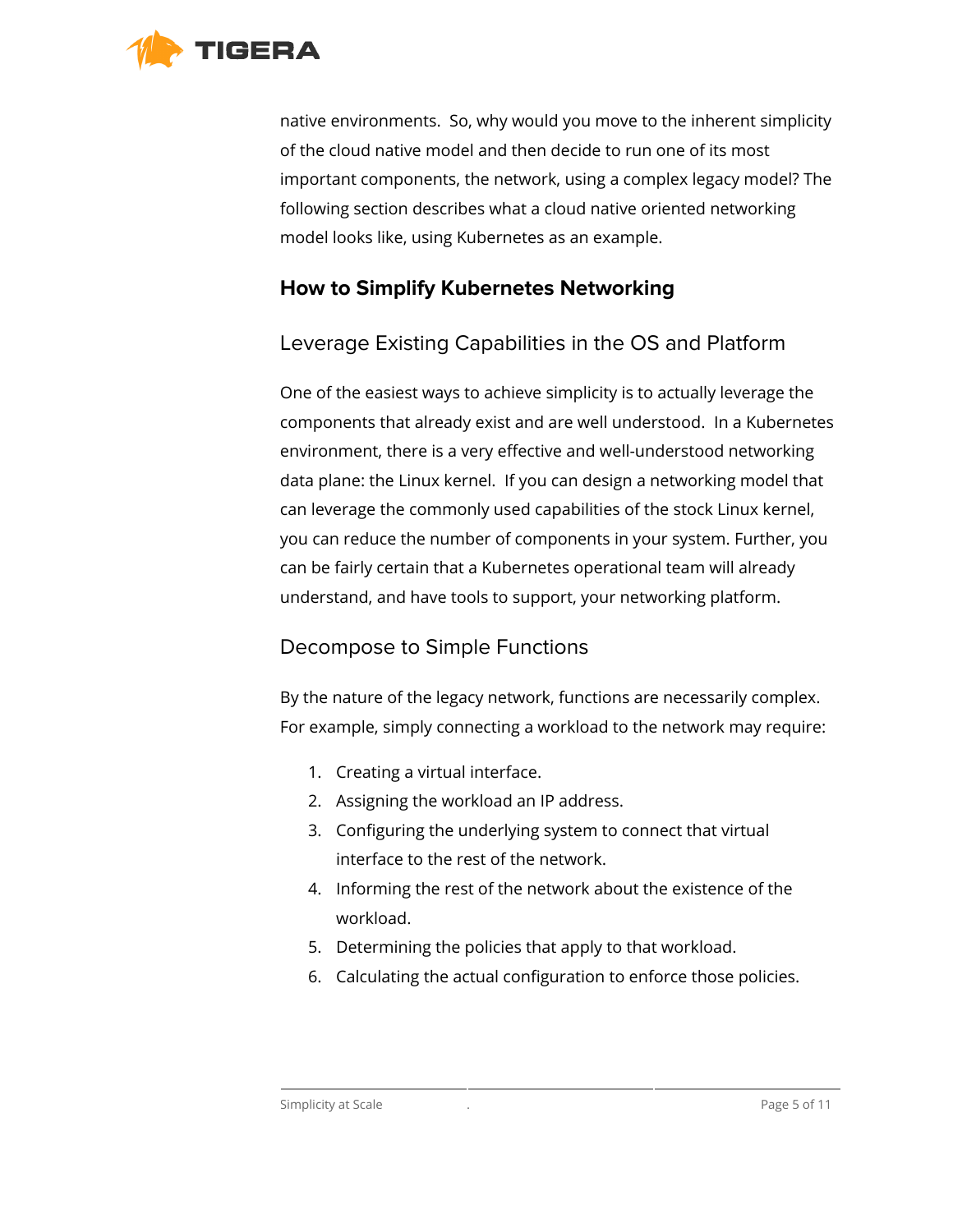

7. Installing those configurations.

Another example might be configuring a secure gRPC connection between endpoints. That might require the following steps:

- 1. Generating a public key/private key pair on each end-point.
- 2. Generating a Certificate Signing Request (CSR) based on that key-pair on each end-point.
- 3. Sending the CSR to a Certificate Authority (CA) after verifying its validity.
- 4. Installing the resulting certificates on each endpoint.
- 5. Calculating and installing the necessary configuration in the gRPC/HTTP datapath to ensure that the traffic will be encrypted and that the correct certificate will be used.
- 6. Establishing a TLS session with the remote end-point and validating that the remote end has the correct certificate as well.
- 7. Encrypting and transmitting the traffic.

These are both fairly complex functions. Now, it is possible to create a single task to perform either or both functions. However, that will be a complex task, one that would make it difficult to perform day ongoing operations such as configuration, diagnostics, repair, modification and so on. It would also continue to get more complex as new capabilities or features are added, for example, if load balancing is integrated to gRPC connectivity. At some point, the tasks become nearly impossible to maintain and manage.

Once again, the solution is to take a page from the cloud native design model, and decompose these functions into a number of simpler tasks. Each task should satisfy one, or at most a few, of the steps, and have well-defined criteria for success or failure. In our examples above, each step could become its own task. The combination of the tasks completes the function. Changing the behavior of a given task is straightforward, as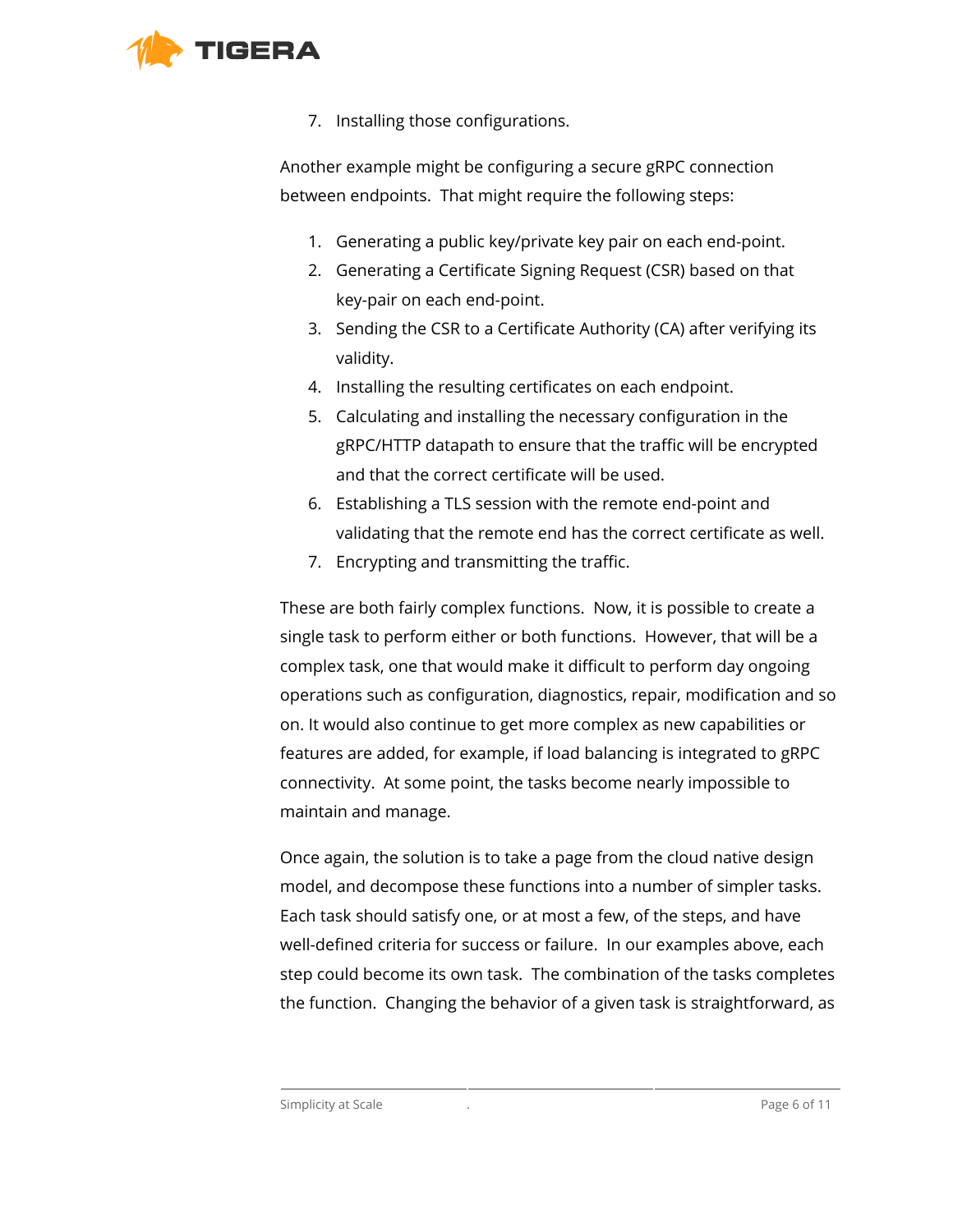

the tasks are simple and easily understood. Adding a new task to a function is even simpler, just requiring another basic task to be added to the function's run book.

### <span id="page-6-0"></span>Loosely Couple All Tasks

Once you have established multiple simple tasks, you need to link them together to perform the required functions.

In the legacy model, those functions would be tightly coupled, running in a fixed sequential order, with very specific dependencies. While this works in many environments, it is less likely to be successful in a large-scale environment. As the number of components (such as nodes, network connections, processes and so on) in a system increases, so does the likelihood that there will some fault or performance degradation in the system. Again, this is specifically part of the design consideration in a cloud native environment.

In a cloud native model, the assumption is that, where possible, tasks are independent, and continually run. In this model, the environment is compared to a desired state, and corrections are made until the environment achieves that state. While this seems, at the surface, to be more complex, it is actually easier to comprehend. Instead of evaluating why a complex function has failed, the test now is to look at each task independently and see if it has succeeded, failed or is still in process. The loose coupling of tasks minimizes the risk associated with interdependencies making it difficult to detect failures.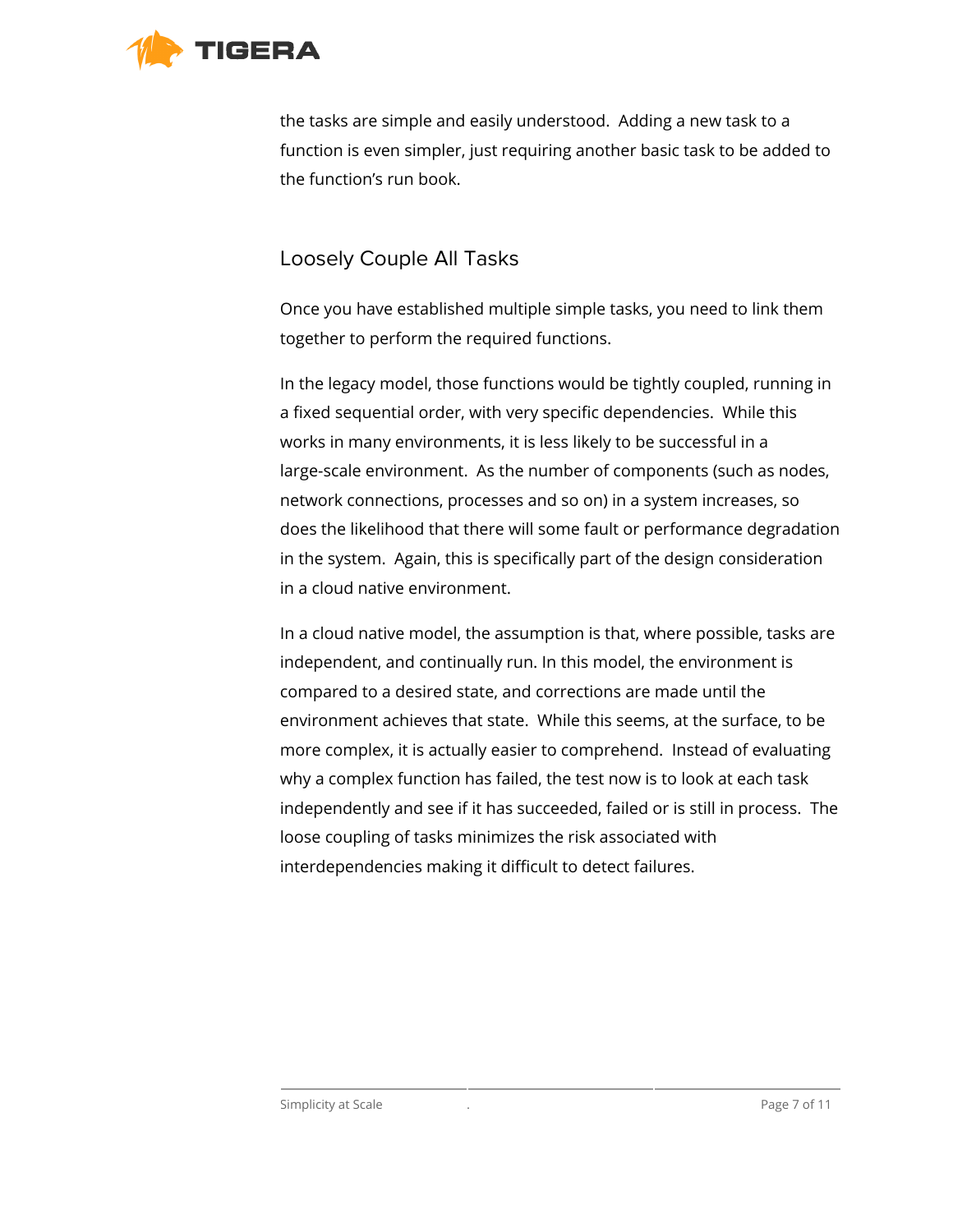<span id="page-7-0"></span>

# Functional Decomposition to Simplify Horizontal **Environments**

Inherently, a network is a horizontally distributed system. The simplest way to build and operate this kind of system is to functionally decompose the components that make up that system. Since cloud native environments simplify the operation of decomposed components, they are a natural fit for deploying and operating a modern network environment.

## <span id="page-7-1"></span>The Longer Metadata is to Exist, the Higher Level It Should Be

One form of operational complexity is introduced when there is a mismatch between the lifetime of an object and that of its metadata. For example, a given workload in a cloud native environment may only have a lifetime of seconds or minutes. Therefore, it makes no sense to use the specific identifiers (such as IP address) of those workloads in a longer-lived context, such as a policy statement. Even in a less dynamic environment, such as a legacy VM implementation. For example, this can lead to firewall "cruft", meaning there are firewall rules that no longer refer to the correct endpoints, or that are no longer relevant.

### <span id="page-7-2"></span>Distributed Key/Value Store

One of the challenges posed by a large distributed system is ensuring that the data necessary to operate the system available and highly scalable. The same requirements are necessary for a cloud native networking environment. Luckily, most cloud native systems already rely on a distributed, automatically repairing key/value (K/V) store for this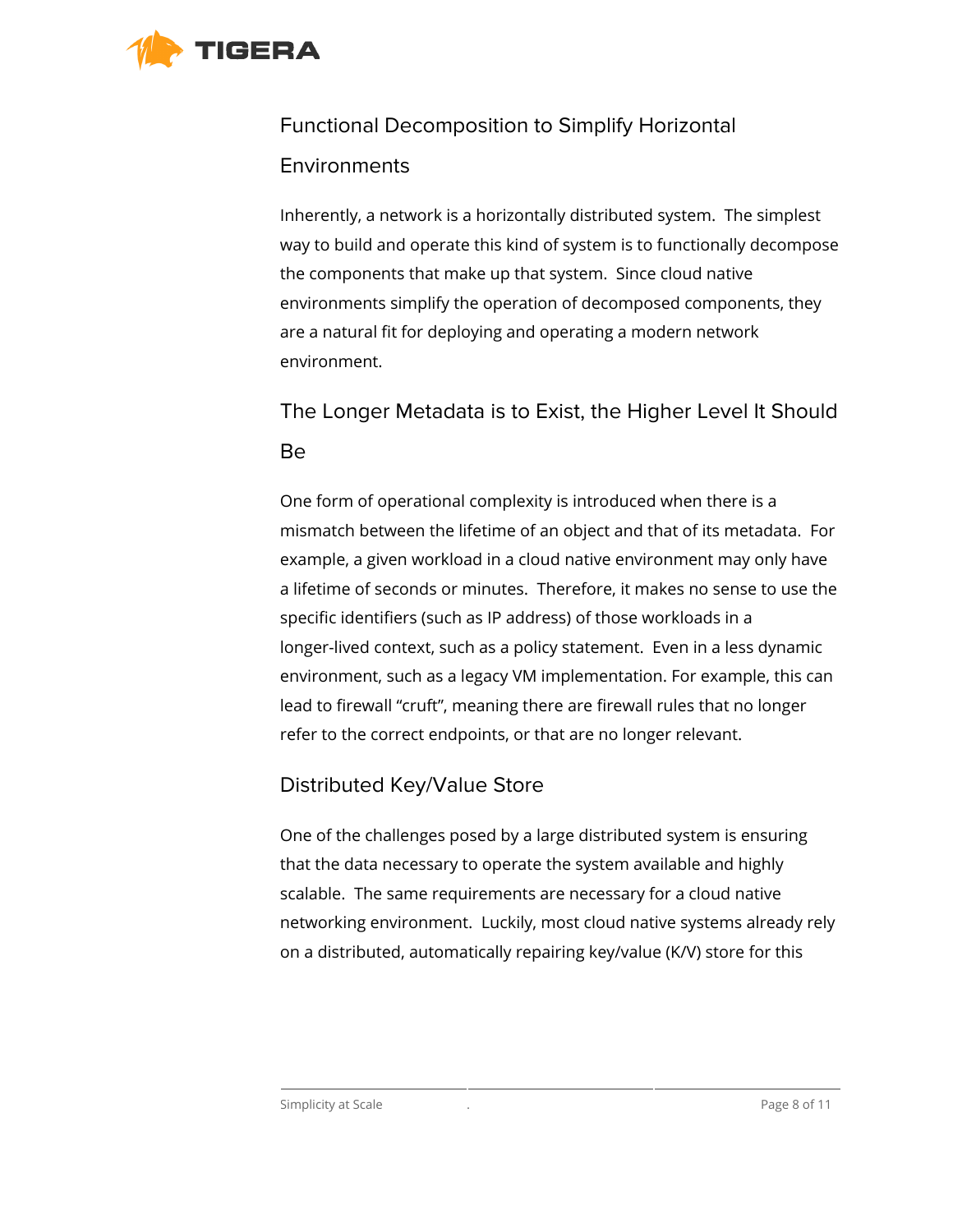<span id="page-8-0"></span>

function. Again, it makes sense to leverage this same facility for the networking environment as well.

#### Do Things One Way and in One Place

Within a given system, if there are multiple methods of performing the same task, troubleshooting an issue can be much more difficult. For example, in many traditional software-defined networks (SDNs), segmentation can occur either by using network VLANs, VXLANs or firewalls. As result, if some communication is segmented when it shouldn't be, or not segmented when it should be, you have to figure out which mechanism was in use, if it is working and if it took the correct action. The more disparate mechanisms that you have in use in a system, the more complex that system is. Quite often, more mechanisms are in place than needed, resulting in more complexity than is needed.

An alternative is to perform a given task exactly one way, or using the fewest mechanisms possible. This means that there is only one mechanism to understand, extend, and troubleshoot.

For example, you could execute all micro-segmentation tasks by applying policy to the network interface closest to the endpoints involved in a given communication. Or you could apply all TLS session control via a sidecar within a Kubernetes pod - implementing the same mechanism for every workload, no matter where the workload is running.

# <span id="page-8-1"></span>Common Policy Model for all Aspects of Application **Connectivity**

In a cloud native environment like Kubernetes, the existence of multiple policy models can be another source of complexity. For example, let's say you have a set of application workloads that need to connect to a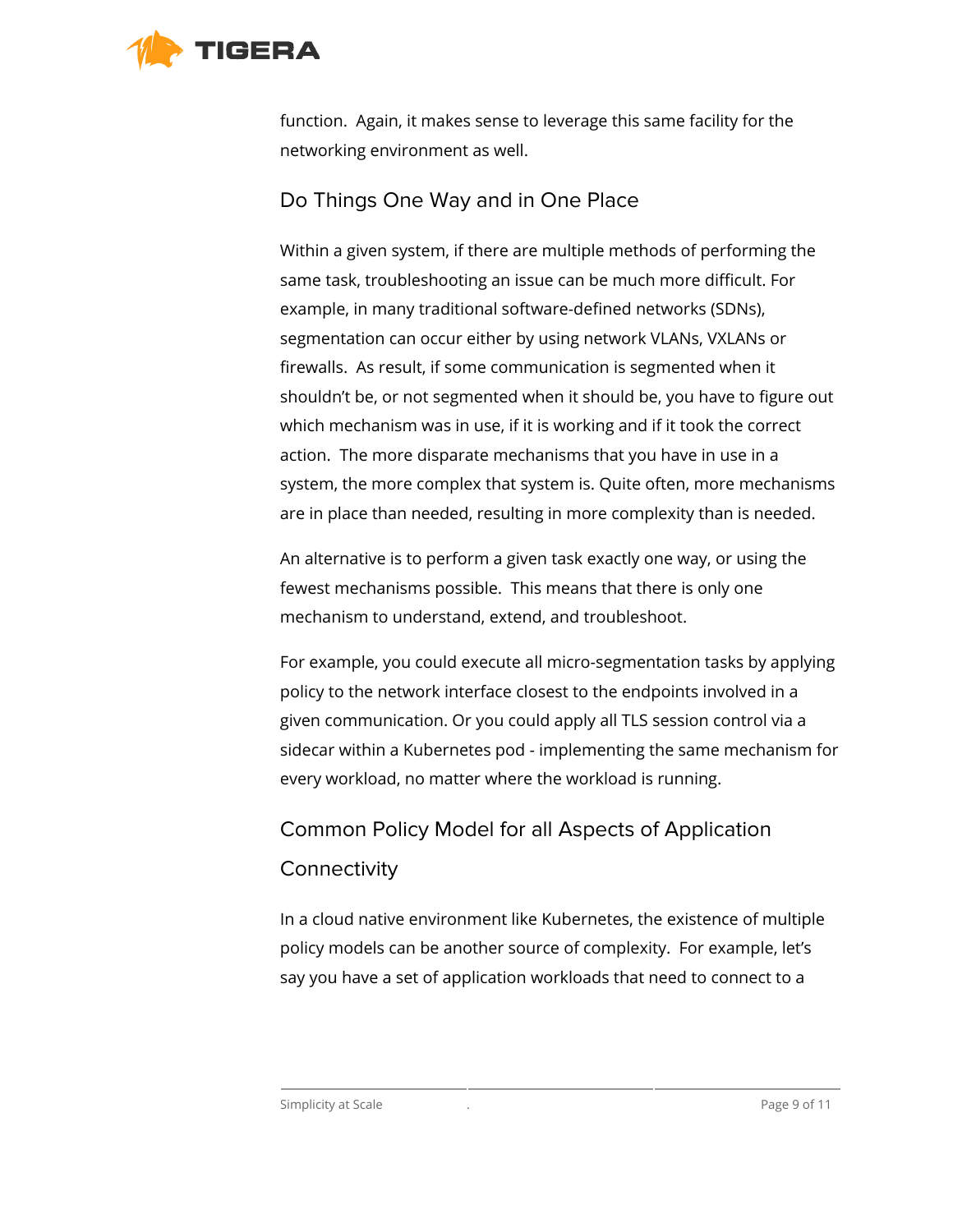

specific set of database servers and these workloads should only be allowed to make read requests.

In addition, the read request restriction is defined via one policy, and access to the database servers is defined by another policy. If at some later point in time, the list of application workloads needs to be changed (for example, if you want to enable access for both production and test workloads), both policies must be updated. The problem is that someone may forget that two policies need to be updated—and the longer a system has been running, the more likely this omission may be. As a result, if only one policy is updated, the desired effect won't be achieved. Depending on the diagnostic and logging capabilities of the team, it may be easy to determine that the second policy needs to be changed—or it may lead to a long, frustrating diagnostics session.

Instead, if one policy was written that was rendered in both the network layer (governing database access) and the application connectivity layer (governing read-only access), only one policy change would be required—with no diagnostic effort needed. Further, when systems have one policy model, ongoing system operations are much easier.

### <span id="page-9-0"></span>**Conclusion**

The reality is that as any system grows, it invariably grows more complex. However, there is no need to make application connectivity infrastructure more complex than necessary. The cloud native model goes a long way in making large-scale operations as simple as possible. As an organization adopts the complexity-taming benefits of the cloud native model, it's counterproductive to keep using legacy approaches for networking and application connectivity. By maximizing the benefits of the cloud native model, organizations can simplify and scale their applications and their application connectivity infrastructure.